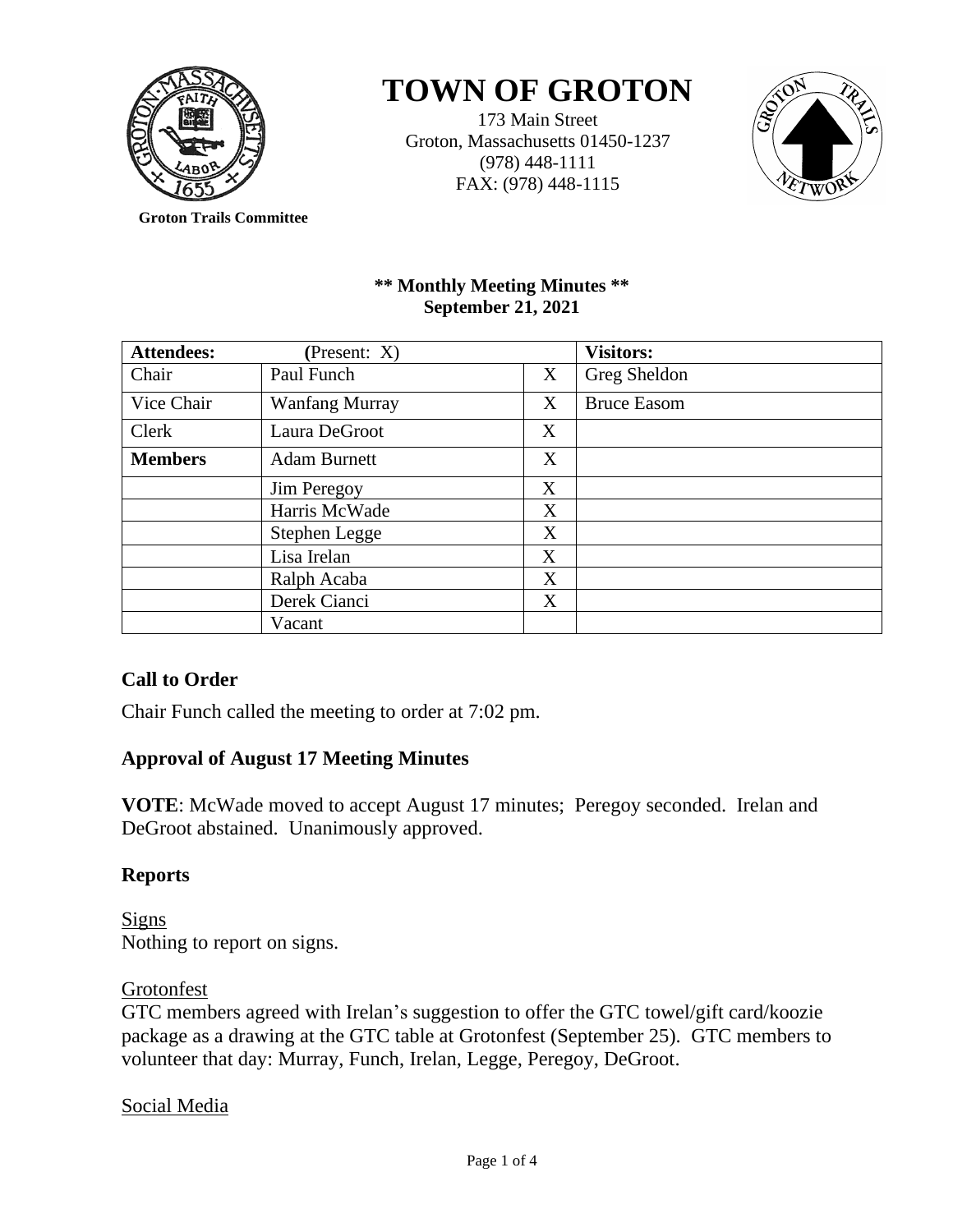Russ Harris, Executive Editor of the Groton Herald, asked Funch about doing a short column on newsworthy items such as current trail sightings, events, etc., similar to a Police Log format. Irelan and Legge volunteered to meet with Harris regarding the format and provide an example for publication. Legge suggested newsworthy items be highlighted in the GTC minutes.

## Website and Interactive Map

Members discussed recent updates by Peregoy to the interactive map set up in openstreetmap.org. Funch asked Peregoy how to correct missing or incorrect trail information. Peregoy noted that edits are done in the OpenStreetMap by creating a user account (there is no GTC account; you create your own user account). Peregoy asked Funch to send him a screenshot of trails to be corrected. He will be contacting Lathrop on how he imported mapping data into the program; DeGroot will look over her notes on how to import GPS points into openstreetmap.org, trace the trails and label. Murray suggested the initial zoom level show some trail detail. Funch reminded GTC members that Peregoy is the manager of the interactive mapping site and will take our suggestions under consideration.

Funch reported he paid the 3-year domain fee for grotontrails.org (\$131.94) which starts on December 18.

## **Project Reports**

## Whispering Brook

Sheldon gave an update on the status of the Whispering Brook trail which is already shown on the GTC map. The RDA was approved by the Conservation Commission for the trail location in August. He is now asking for a GTC subcommittee to help with the bog bridge design over the wetland area as well as an approximately 4–5-foot bridge. The design and construction cost will likely require a grant application; his goal is to seek CPA funding. Sheldon noted that Lathrop was involved with the RDA and will be asked about mitigation costs and design. McWade asked why a trail is being built in a wet area; Sheldon responded that there was a trail there 6 years ago, but a clogged culvert caused more flooding. Now (seasonally) is a suitable time to site walk to see the extent of the wet area. McWade suggested that the trail be used seasonally and avoided during the wet season. Burnett and Murray agreed to help Sheldon with the project; Burnett asked to see the application for the RDA and will meet with the Conservation Administrator.

## Sorhaug Loop Trail

Funch reported that the trail was completed last weekend, but the abutting neighbor was concerned that no survey was done to ensure the trail wasn't on his property. Funch expressed confidence that the trail was well within the ConsComm boundaries. There was much discussion about the best way to approach the matter, such as negotiating moving the trail in exchange for access to Chestnut Hill. Easom noted that this was the role of the Select Board and Town Counsel, not the GTC. Funch will meet with the Conservation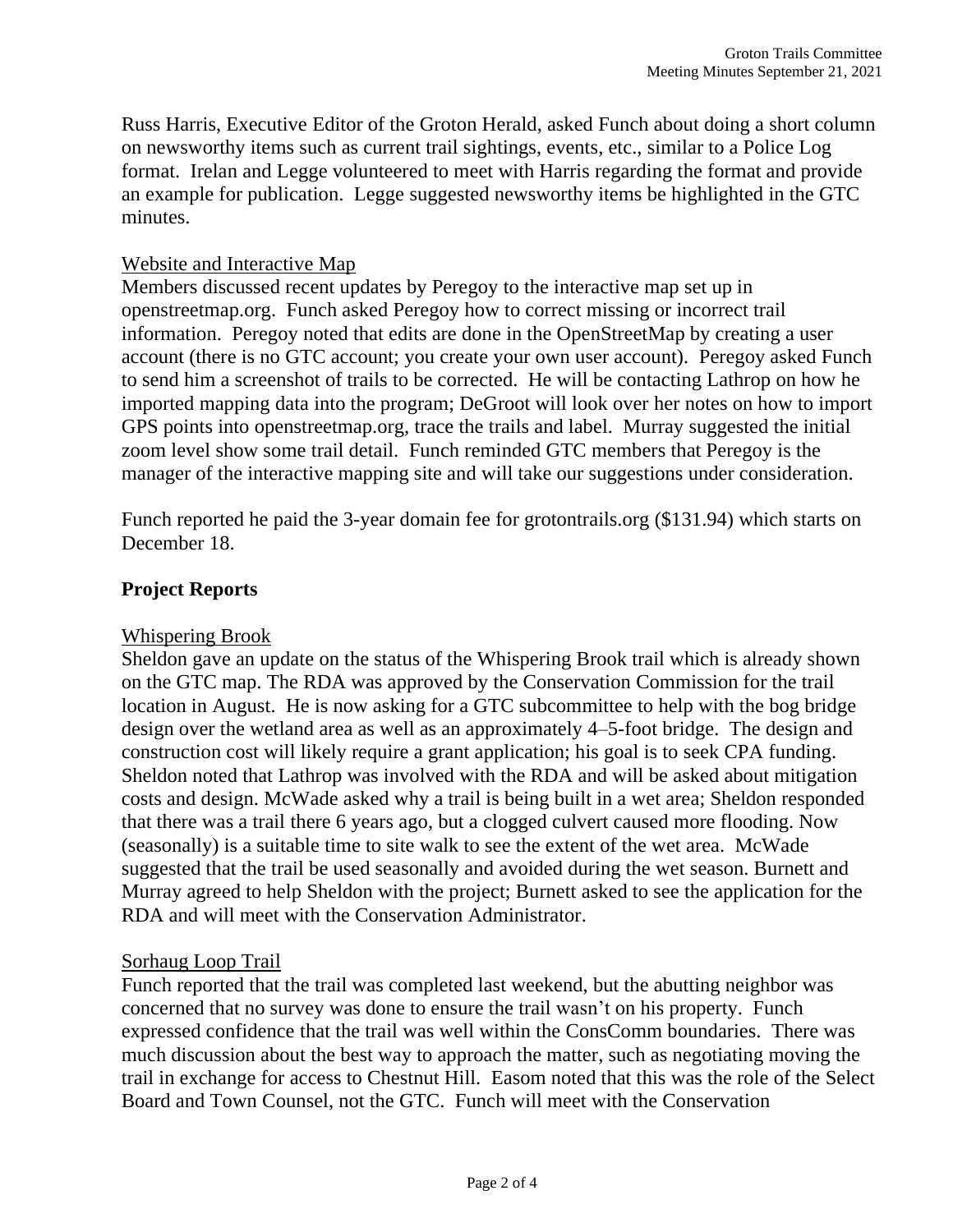Administrator concerning the legal issues. Easom suggested putting the topic of a survey and Town Counsel expenses on the ConsComm agenda for next Tuesday (September 28).

### Marion Stoddard Riverwalk Trail

Funch reported that he is currently exploring the possibility of installing this accessible trail on the Farmers and Mechanics parcel which may be more viable for funding under a state grant. Burnett noted that he thought that this property experienced some flooding; he recommended the Old Town Dump area off Nod Rd. along the Nashua River as an alternative.

#### Brown Trail

Funch reported that GELD drilled the two holes at trail intersection with Chicopee Row to support installation of trailhead posts. Their assistance was gratefully acknowledged.

#### Fitch Estates

Funch noted that gravel was installed on August 20 and work was completed.

#### **Discussion**

#### Vote to Appoint New Member

Members discussed the appointment of Jeanne Ciampa to replace Lathrop who resigned at the last meeting.

**VOTE:** On a motion by McWade, seconded by Irelan, members recommended Ciampa be appointed by the Selectboard to the GTC. Unanimously approved.

#### Gratuity Rd Bridge

Funch stated that the bridge was a hazardous crossing for horses when wet. For a minimal cost, he suggested adding geotextile fabric and gravel to improve the bridge crossing. McWade offered to help with the installation.

**VOTE:** Peregoy made a motion to purchase materials at a cost not to exceed \$230; Murray seconded. Unanimously approved.

#### Boy Scout Troop Service Project

Legge reported that he has 5 boy scouts who will donate 3 hours each to help replace the Williams Barn bridge, which has a broken main support timber (1 of 3).

#### Trailhead Posts Needed

**VOTE:** Peregoy made a motion to purchase 6 trailhead posts at a cost not to exceed \$270; Legge seconded. Unanimously approved.

#### Chainsaw Safety Course

Funch is working with another group on funding options for supplementing the cost of this 2 day course (around \$200 per person) to be offered in the next year. Individual cost could be